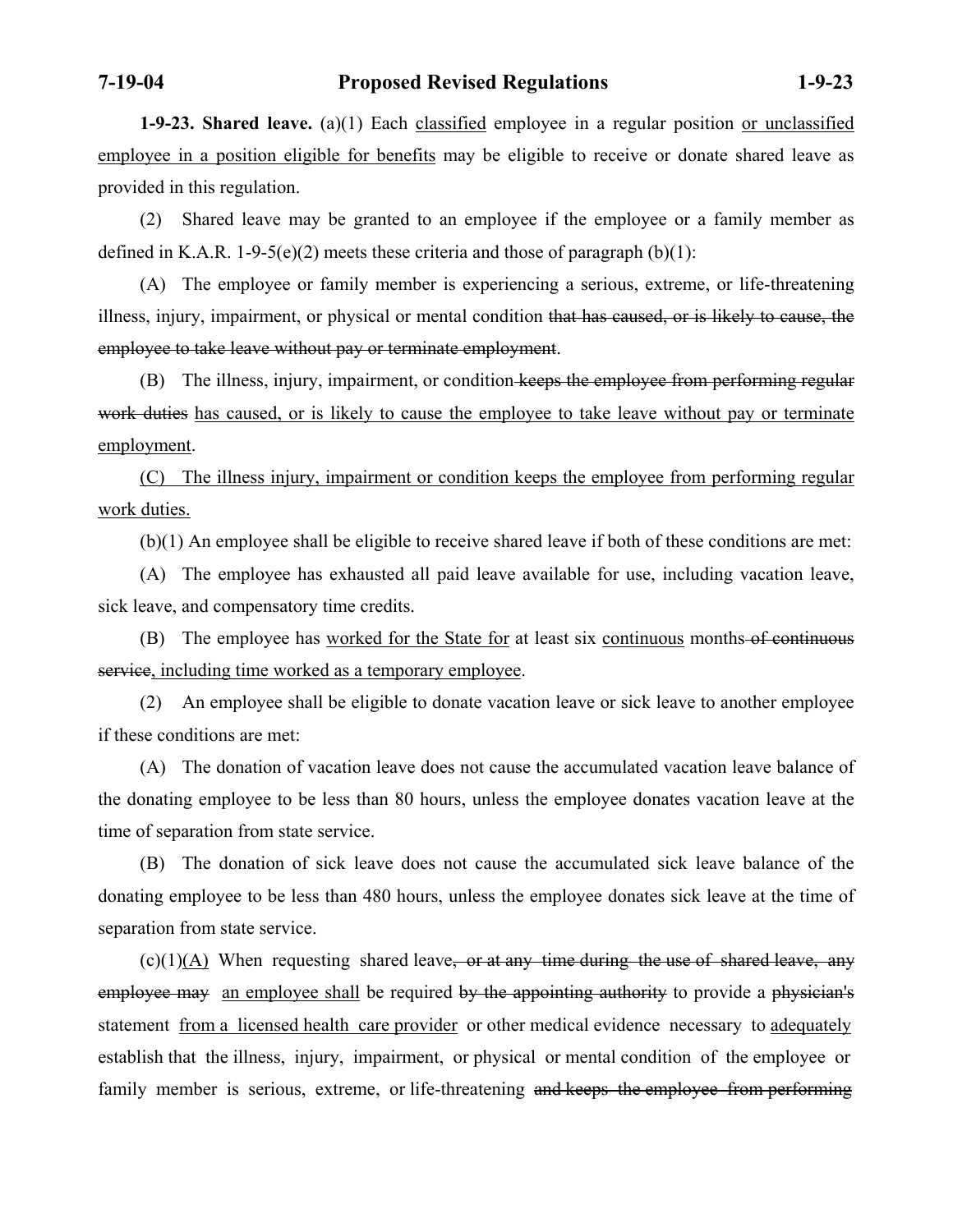regular work duties. If the employee fails to provide the required evidence, the use of shared leave may shall be denied or terminated by the appointing authority.

 (B) At any time during the use of shared leave, including determinations of when the employee is able to return to work, any employee may be required by the appointing authority to provide a statement from a licensed health care provider or other medical evidence necessary to establish that the illness, injury, impairment, or physical or mental condition of the employee or family member continues to be serious, extreme, or life-threatening. If the employee fails to provide the required evidence, the use of shared leave may be terminated by the appointing authority.

 (2)(A) The appointing authority shall determine whether or not the an employee meets the initial eligibility requirements in paragraph (b)(1) and, if applicable, whether or not the employee would be caring for an individual who meets the definition of a family member. The appointing authority shall then determine if the illness or injury meets the conditions set forth in paragraph (a) (2) of this regulation.

 (B) Shared leave may be denied if it is determined that the requesting employee has a history of leave abuse.

 (C) Any employee who is currently receiving, or has applied for workers compensation for the same injury or illness shall not be eligible to receive shared leave. This includes claims that have pending litigation.

 $(d)(1)(A)$  Once an employee is determined to meet the initial eligibility requirements set out in paragraph (c)(2) above, except as indicated in (d)(2) below, the determination of whether or not the illness, injury, impairment, or physical or mental condition of the employee or the employee's family member meets the conditions established in subsection (a) of this regulation shall be made by a shared leave committee established and coordinated by the director.

(B) The shared leave committee shall consist of three current employees in the executive branch who, in the director's judgment, have experience in making such determinations and will be fair and impartial discharging their responsibilities.

(D) (C) The appointing authority shared leave committee may grant all or a portion of the time requested. and the decision by the appointing authority committee to approve or deny the request shall be final and not subject to appeal to the civil service board.

 (2) In agencies where the appointing authority is an elected official, the determination whether or not the illness, injury, impairment, or physical or mental condition of the employee or the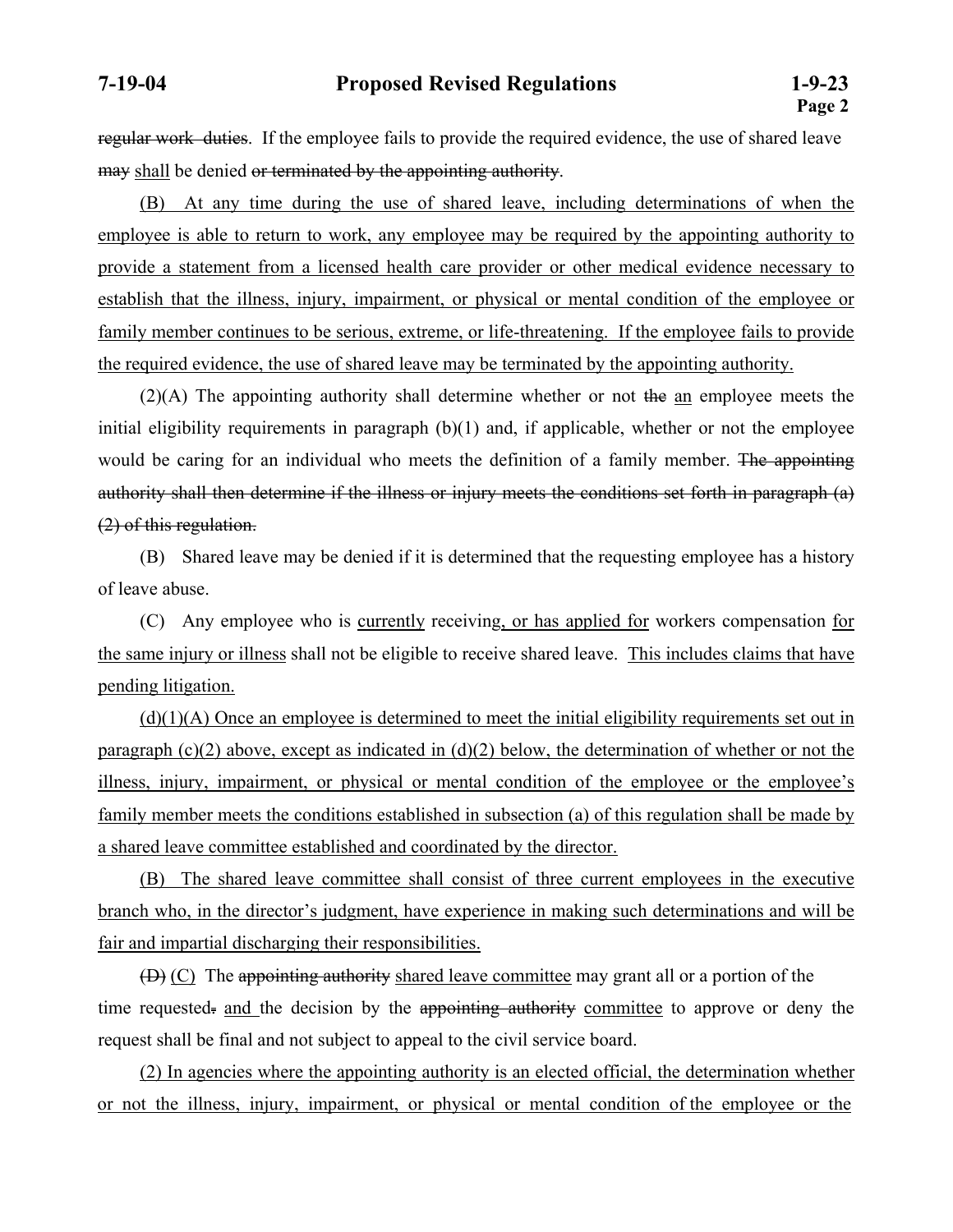employee's family member meets the conditions established in subsection (a) of this regulation shall either be made by the appointing authority, or by the shared leave committee established in subsection  $(d)(1)$ , at the discretion of the appointing authority.

 $(d)$  (e) Employees shall not be notified of the need for shared leave until the request for shared leave has been approved by the appointing authority shared leave committee. No employee shall be coerced, threatened, intimidated, or financially induced into donating leave for purposes of the shared leave program.

(f) The records of all shared leave donations shall remain confidential.

 $(\theta)(g)(1)$  Shared leave may be used only for the duration of the serious, extreme, or lifethreatening illness, injury, impairment, or physical or mental condition for which it was collected. If an employee is granted shared leave due to the employee's illness or injury, the maximum duration of the shared leave shall be six months from the date the employee began using the shared leave. After six months if the employee does not meet the conditions for long-term disability payments, shared leave may be extended for up to an additional six months. If the shared leave is granted due to the illness or injury of a family member, the maximum duration of the shared leave shall be 12 months from the date the employee began using the shared leave. Shared leave shall not be transferable to any employee other than the employee for which it was requested and donated and shall not refresh if the employee returns to work on an intermittent basis, but continues to use shared leave.

 (2) Each employee shall be eligible to receive shared leave up to the amount of hours that he or she would regularly be scheduled to work in a six month period. However, no employee shall use shared leave after meeting the eligibility requirements for disability benefits under the Kansas Public Employees Retirement System.

(3) Employees shall receive shared leave in accordance with their regular work schedules.

 $(2)$  (h)(1) Shared leave may be applied retroactively for a time not to exceed two pay periods. Written notification of each instance in which shared leave is applied retroactively shall be given to the director.

(3) (2) The employee shall no longer be eligible to receive shared leave for a particular occurrence if any of these conditions is met:

(A) The illness, injury, impairment, or condition improves so that it is no longer serious,